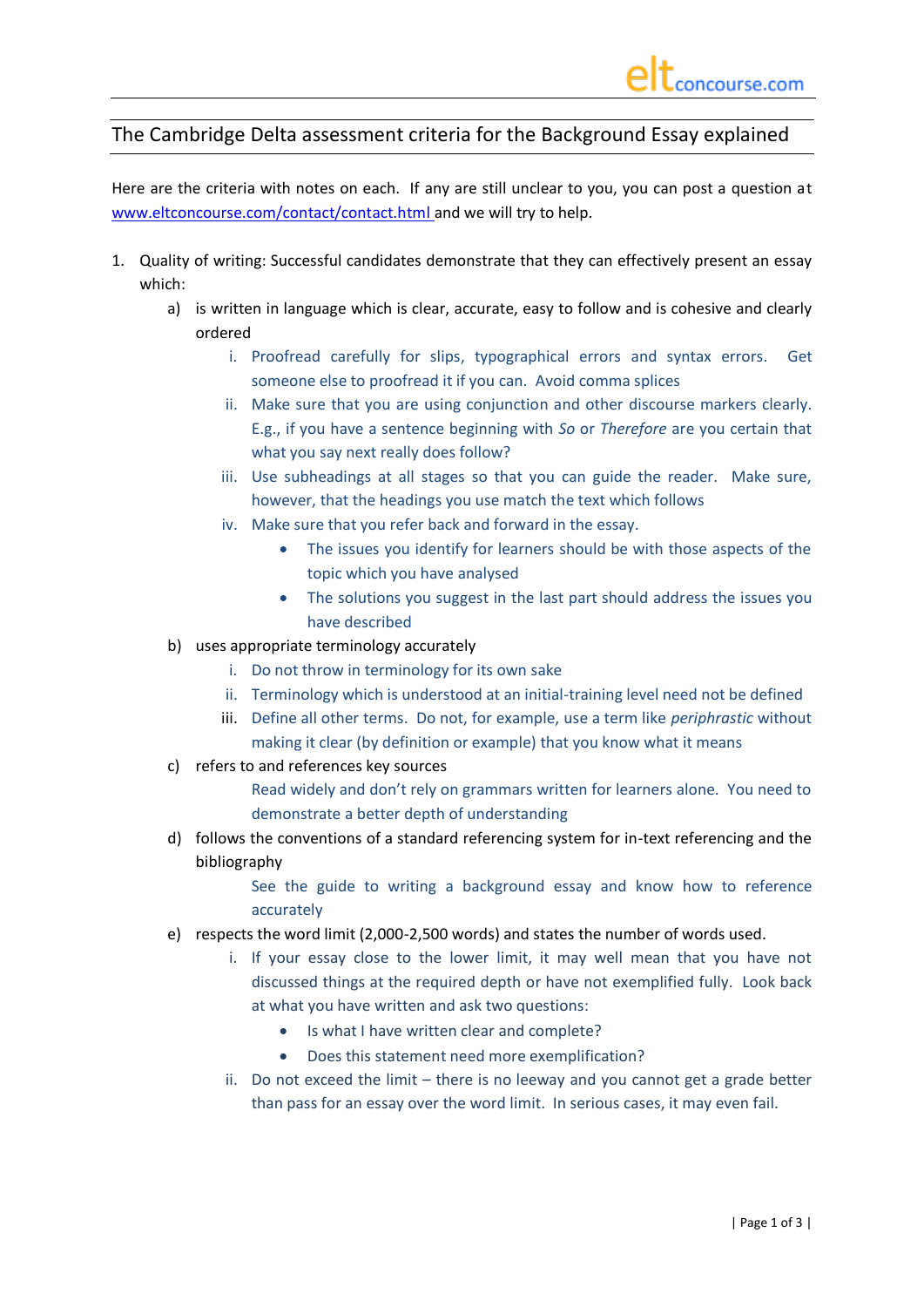- 2. Clarity of topic: Successful candidates demonstrate that they can effectively make clear the topic of the essay by:
	- a) identifying for analysis a specific area of the grammar, lexis, phonology or discourse system of English, or a skills area (listening, speaking, reading or writing)
		- i. Make sure that the reader can know what your subject is only by reading the title. There are no prizes for obscure, catchy or cute titles
		- ii. State clearly in the introduction what your topic actually is and keep it in mind. See the guide for more
	- b) defining the scope of the area they will analyse with reference to e.g. learners, teaching approach, method, learning context, learner needs or text type This is a critical area.
		- i. 2a above refers to the area (listening, reading, tense system, lexical system, collocation etc.)
		- ii. 2b refers to the scope i.e., what part of the larger picture are you painting?
		- iii. Make sure your scope is sufficiently narrow for you to analyse it in enough depth but sufficiently broad for you to show a range of ideas and knowledge. Do not be afraid to revisit your title and scope if you find you are too narrowly focused and don't have enough to say or too broadly focused and are reduced to superficiality
	- c) explaining with reference to classroom experience, reading and research why they have chosen this area
		- Do this in three parts:
			- i. Refer to your reading (quote if you can)
			- ii. Refer to your experience (with an example or two)
			- iii. Refer to the value of the topic for learners generally or in a specific setting
	- d) making all parts of the essay relevant to the topic and coherent
		- i. Keep an eye on your title. If it refers to a level, are you analysing and discussing problems for students at that level?
		- ii. Are you following a coherent structure such as that set out in the guide?
	- e) following through in later parts of the essay on key issues identified in earlier parts.
		- i. If you have analysed a particular area of your focus, make sure you refer to the problems learners and teachers have
		- ii. If you have identified a problem, have you identified and described a solution?
- 3. Analysis and issues: Successful candidates can effectively demonstrate an understanding of the specific area by:
	- a) analysing the specific area with accuracy, identifying key points
		- i. Be accurate. Check that what you say is actually true
		- ii. Prioritise. Are you identifying key points for learners in the chosen setting / at the chosen level / for the chosen purposes?
	- b) showing awareness of a range of learning and teaching problems occurring in a range of learning contexts.
		- i. Consider your own setting and then
		- ii. think outside your own setting to show that you are aware of other possibilities
		- iii. Know how **a range** of languages work both in terms of systems and skills. Do not only focus on the 1<sup>st</sup> languages of your own students.